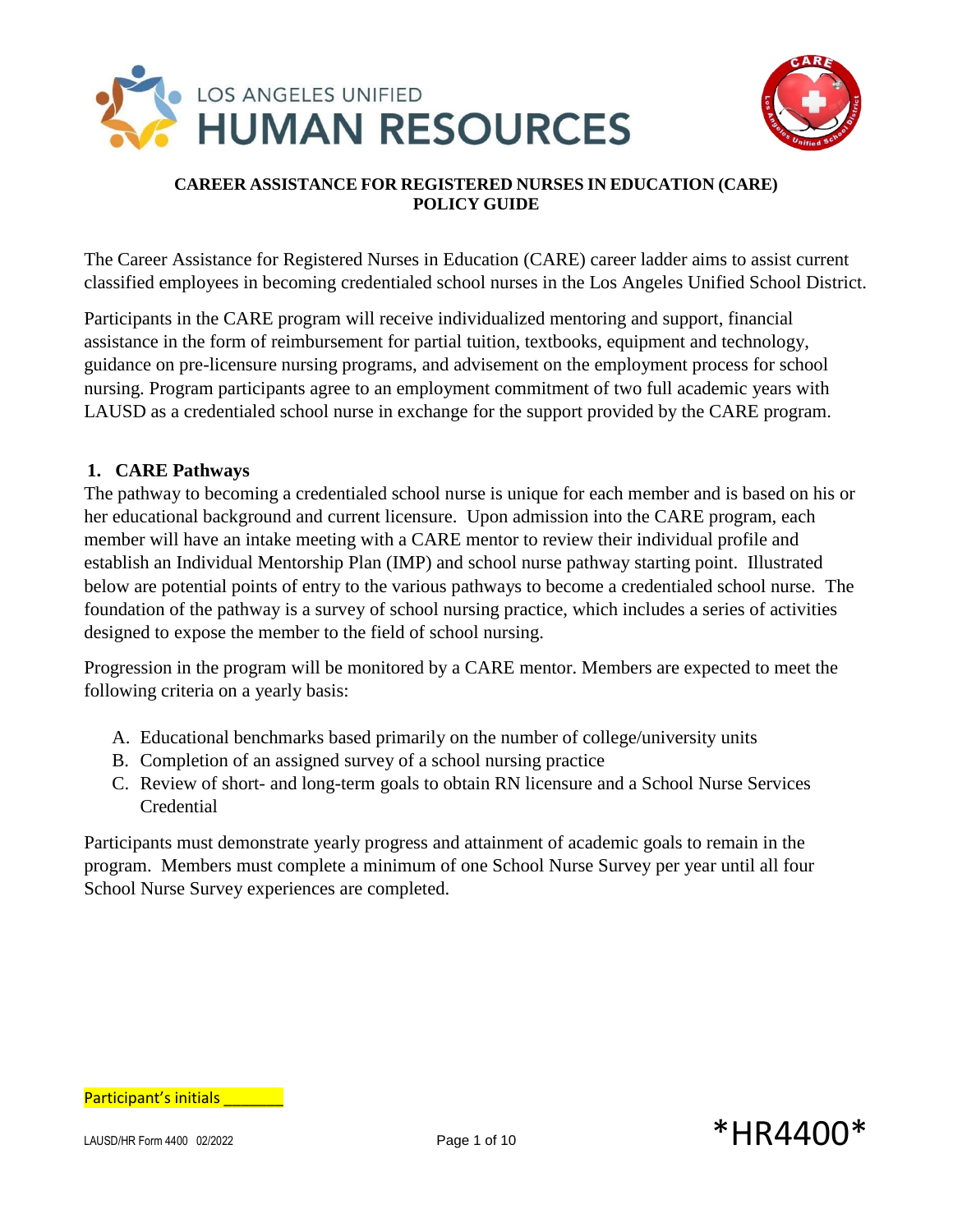

#### **SURVEY OF SCHOOL NURSE PRACTICE**

● First Aid ● Emergency Care ● Communicable Disease Control ● Community/Public Health ● Immunization assessment and follow up ● Suspected Child Abuse Reporting ● Vision screening ● Individual Education Plans ● Health assessments ● Care Coordination ● Health teaching ● Hearing screening ● Health counseling ● Nutrition counseling ● Health office referrals and follow up ● Care coordination with providers ● Medication administration ● Blood borne pathogens ● Diabetic Care ● Leadership ● Training and Supervision of Specialized Health Care Procedures ● Welligent Documentation ● Carlson Home Hospital ● CPR-Special Education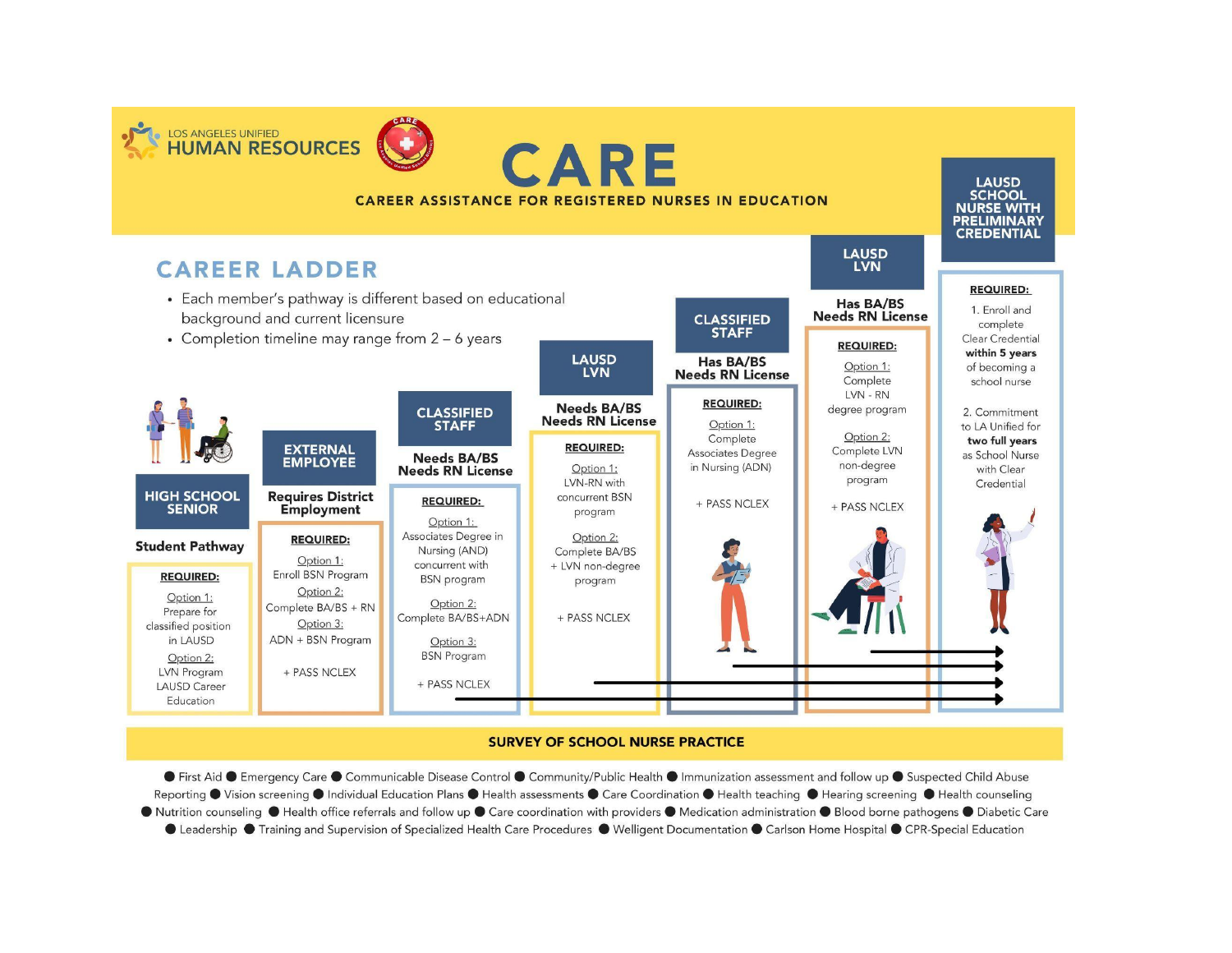



## *Sample School Nurse Pathways:*

# **Licensed Vocational Nurse (LVN) with a Bachelor's Degree**

| <b>Steps</b>   | <b>Educational Benchmark</b>                                                                                                         | <b>Credential/Test</b><br><b>Requirements</b>                                                                                  | <b>Sample School Nurse Survey</b><br><b>Experience</b> |
|----------------|--------------------------------------------------------------------------------------------------------------------------------------|--------------------------------------------------------------------------------------------------------------------------------|--------------------------------------------------------|
| $\overline{4}$ | <b>Complete School Nurse Services</b><br>Credential Program (12 units)                                                               | Clear preliminary<br>Credential                                                                                                | Survey #4: Health Teaching<br>Experience               |
| 3              | Complete LVN-RN program<br>()r<br>LVN non-degree program<br>$(30 \text{ units})$                                                     | <b>Registered Nurse</b><br>License<br>Pass NCLEX                                                                               | Survey #3 School Nurse and<br>the IEP process          |
| 2              | Complete Prerequisites for LVN-<br>RN program or LVN non-degree<br>program and enroll in appropriate<br>program (approx. 9-15 units) | Passage of TEAS<br>(Test of Essential)<br>Academic skills) or<br><b>HESI</b> (Health<br>Education System) for<br>some programs | Survey #2 School Nurse<br>Mandates                     |
|                | <b>CARE</b> Mentor Meeting and<br><b>Education Goal Planning</b>                                                                     | <b>Program Entrance</b><br>Requirements/Policy<br>Guide Review/Online<br>profile                                               | Survey #1 Communicable<br>Disease Control              |

Participant's initials \_\_\_\_\_\_\_

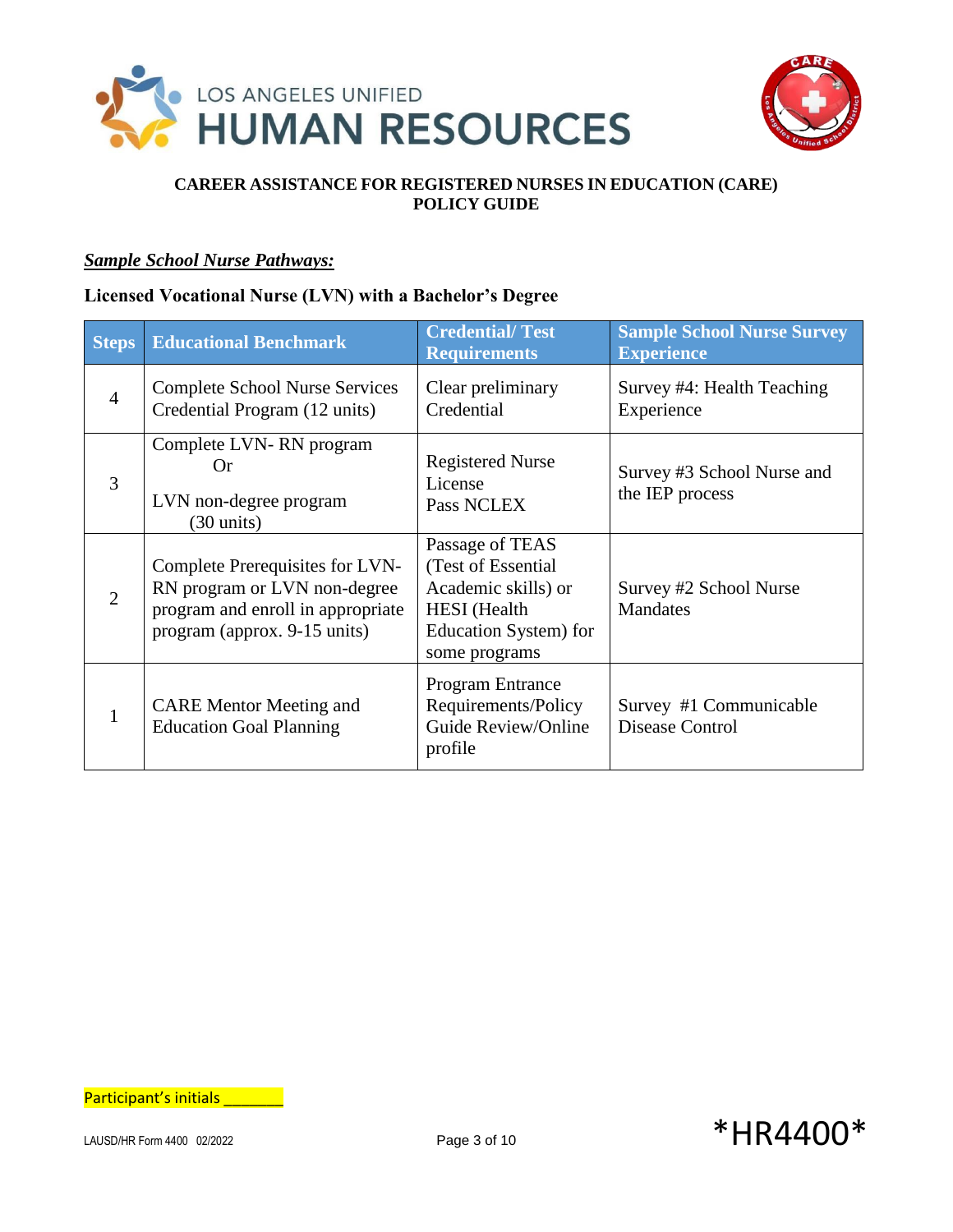



# **Classified Staff without a Bachelor's Degree**

| <b>Steps</b>   | <b>Educational Benchmarks</b>                                                                                                                                               | <b>Credential/Test</b><br><b>Requirements</b>                                                                               | <b>Sample School Nurse Survey</b><br><b>Experience</b> |
|----------------|-----------------------------------------------------------------------------------------------------------------------------------------------------------------------------|-----------------------------------------------------------------------------------------------------------------------------|--------------------------------------------------------|
| 6              | <b>Complete School Nurse Services</b><br>Credential Program (12 units)                                                                                                      | Clear preliminary<br>Credential                                                                                             | Survey #4:<br><b>Health Teaching Experience</b>        |
| 5              | Complete Bachelor's of Science<br>(BSN) or Arts (BA)<br>1. Concurrent enrollment with<br>RN (ADN) program<br>2. After RN licensure<br>3. In current major<br>4. BSN program | <b>Registered Nurse</b><br>License<br>Pass NCLEX                                                                            | Survey #3:<br>School Nurse and the IEP<br>Process      |
| $\overline{4}$ | <b>Complete Associate Degree</b><br>Nursing (ADN)                                                                                                                           | <b>Registered Nurse</b><br>License<br>Pass NCLEX                                                                            |                                                        |
| 3              | <b>Complete Prerequisite Courses</b><br>and<br>Enroll in ADN program<br><b>Or</b>                                                                                           | Passage of TEAS<br>(Test of Essential Skills)<br>or HESI (Health<br><b>Education Systems</b> )<br>Exam for some<br>programs | Survey #2:<br><b>School Nurse Mandates</b>             |
| $\overline{2}$ | Enroll in BSN program                                                                                                                                                       | Passage of ACT/SAT<br>Or College Entrance<br>Exams                                                                          |                                                        |
| $\mathbf{1}$   | <b>CARE Mentor Meeting and</b><br><b>Education Goal Planning</b>                                                                                                            | Program Entrance<br>Requirements/Policy<br>Guide Review/Online<br>profile                                                   | Survey #1:<br>Health Office Experience                 |

Participant's initials \_\_\_\_\_\_\_

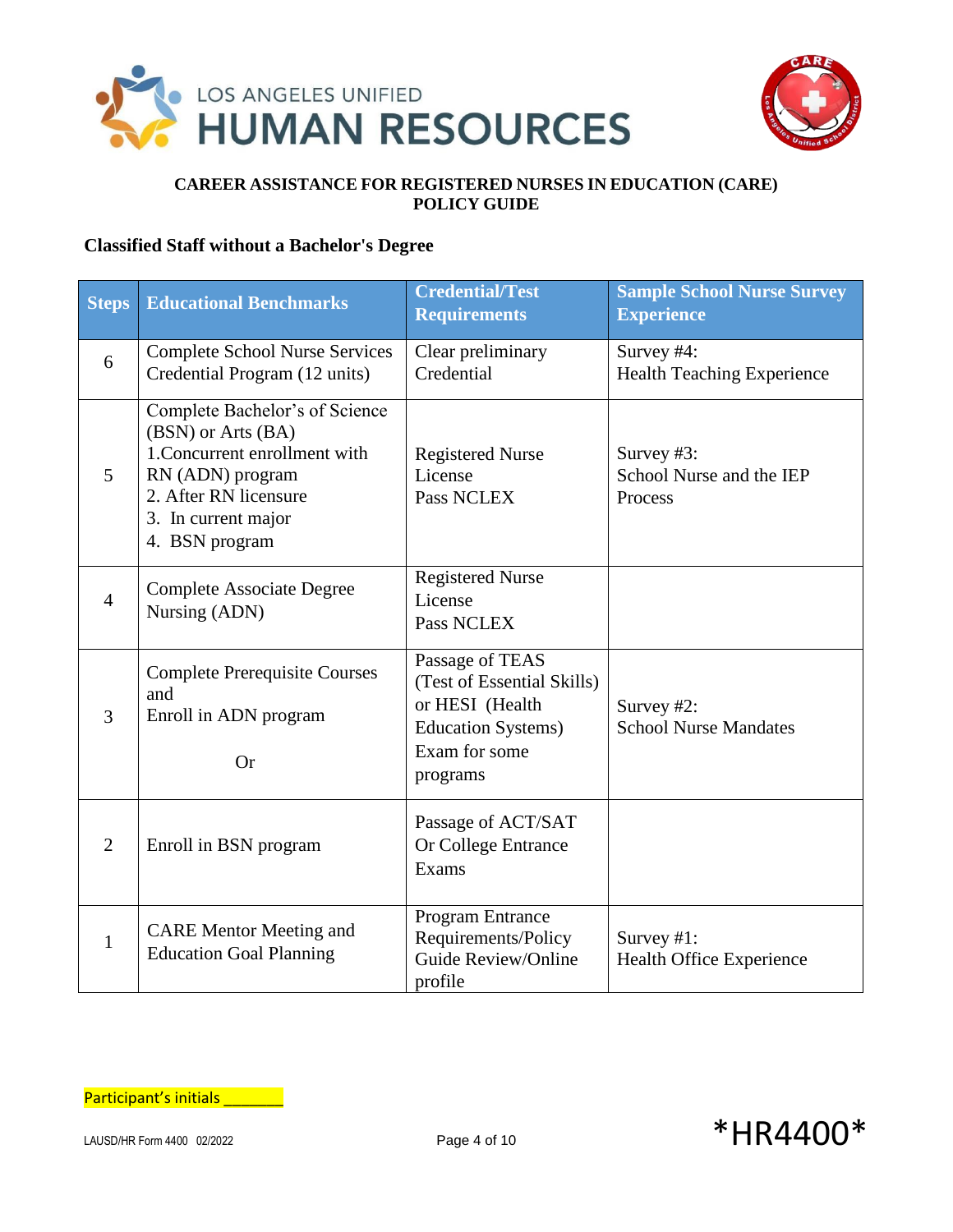



# **2. Responsibilities of the Member**

The minimum requirements to maintain good standing as a CARE member are listed below. Members must be in good standing to be eligible for any financial support.

- a. Remain employed in a qualifying job classification with the Los Angeles Unified School District.
- b. Maintain a minimum GPA of 2.7 or the GPA required for continuous enrollment in a nursing program.
- c. Make annual academic progress as outlined in their Individualized Mentorship Plan (IMP).
- d. Completion of a Survey of School Nurse Practice on an annual basis.
- e. Receive the endorsement of your principal or nursing administrator on an annual basis.
- f. If on a granted leave of absence from the District to pursue a program of study in an institution of higher learning, a yearly endorsement will be requested from an individual from that program of study as determined by your CARE mentor.
- g. Maintain a minimum of ninety-six percent (96%) attendance rate.
- h. Attend a minimum of one Individual Mentorship Plan (IMP) meeting and two LAUSD Career Ladder Forums each year.
- **i.** Obtain the selected credential or license in the time frame determined by the member and the CARE mentor at the initial IMP meeting. This time frame may be adjusted as deemed necessary during yearly meetings with the CARE mentor, but is not to exceed 10 years in length.

# **3. Financial Assistance**

Active CARE members in good standing may receive up to \$8,000 per academic year to cover expenses for courses completed at a regionally accredited college or university for a baccalaureate degree and/or courses required to complete a pre-licensure nursing program approved by the California Board of Registered Nursing.

# **3.1 Partial Tuition Reimbursement**

- a. CARE members qualify for partial tuition reimbursement for courses in which they receive a grade of "B-" or better, or a "Pass," "Satisfactory," or "Credit" in place of a letter grade, and they have paid for the course with personal funds or a student loan. Education expenses covered by fee waivers, scholarships, grants, or other financial aid that do not need to be repaid by the Member are not reimbursable.
- b. Education expenses covered by fee waivers, scholarships, grants, or other financial aid that does not need to be repaid by the Member cannot be reimbursed.

Participant's initials \_\_\_\_\_\_\_\_

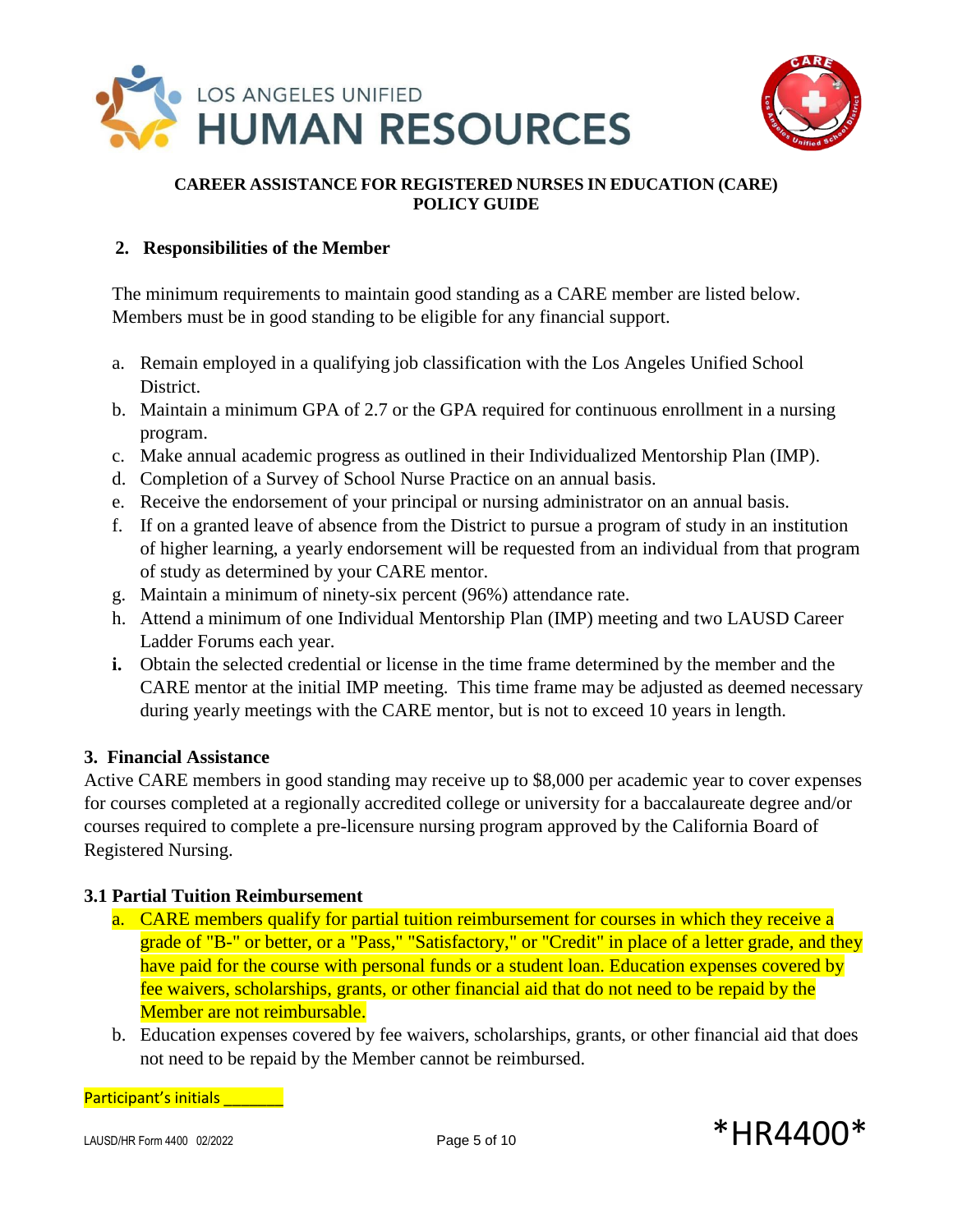



- c. All coursework must be completed at a regionally accredited college or university and must be required to complete a baccalaureate degree and /or pre-licensure nursing program approved by the California Board of Registered Nursing.
- d. Tuition reimbursement rates are based on the type of college/university program enrolled as follows:

| Type of enrollment           | <b>Reimbursement</b><br><b>Per Semester Unit</b> |
|------------------------------|--------------------------------------------------|
| Community college            | \$40                                             |
| 4-year college or university | \$300                                            |

- e. Requests for tuition reimbursement must be made by submitting a completed reimbursement request form accompanied by a grade report/transcripts and financial statement from the institution showing both cost AND proof of payment. All required documentation must be submitted within 3 months of course completion.
- f. All reimbursements are dispersed on the participant's pay warrant as an educational reimbursement.

# **3.2 Other Education Expenses**

In addition to the partial tuition reimbursement, CARE members in good standing may also request reimbursement for the educational expenses below by submitting a completed reimbursement request form, receipt of payment, and required documents within 3 months of the payment/purchase.

| <b>Qualifying Educational Expense</b>         | <b>Required documentation for reimbursement</b>    |
|-----------------------------------------------|----------------------------------------------------|
| Textbooks (may include textbook rentals and   | Itemized receipt for payment, proof of course      |
| electronic textbooks) and course              | enrollment and course syllabus with proof of       |
| supplies/equipment                            | requirement for course                             |
| Materials/Lab fees                            | Receipt of payment and course enrollment           |
| Non-Tuition University fees                   | Receipt of payment and financial statement         |
|                                               | itemizing cost                                     |
| Parking permit                                | Receipt of payment and enrollment for semester     |
| Nursing Uniform/Equipment                     | Receipt of payment and proof of course             |
|                                               | requirement                                        |
| Foreign Transcript Evaluation (Must use a     |                                                    |
| Commission approved vendor and request course | Receipt of payment and copy of transcript received |
| detailed transcription)                       |                                                    |

Participant's initials **Exercise** 

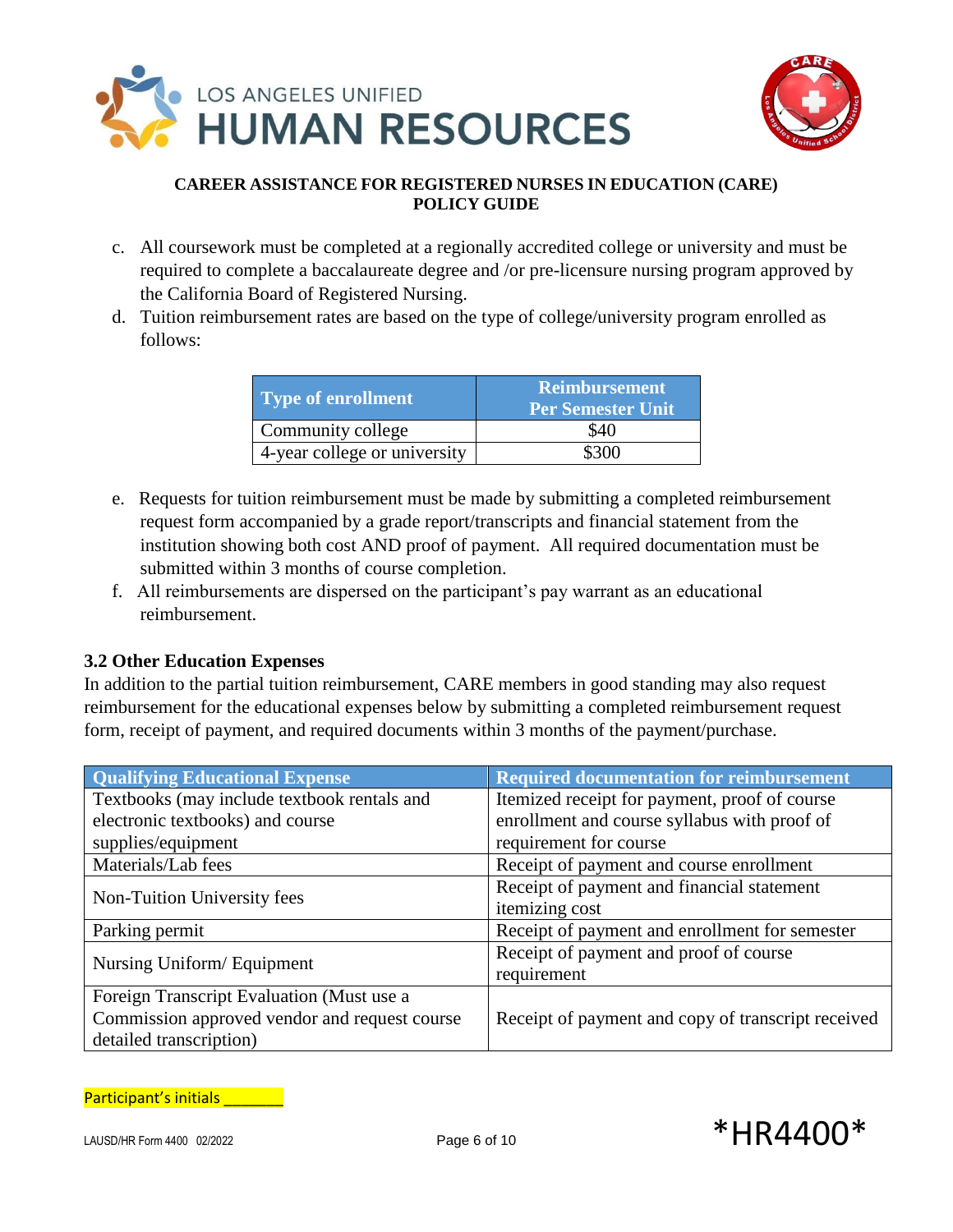



| Application fee for RN Licensure<br><b>NCLEX</b> examination fee<br>NCLEX Test Prep course/materials fee<br><b>Nursing School Entrance Examination Fees</b><br>Nursing School Entrance Exam Prep<br>course/materials fee | Receipt of payment and proof of course<br>requirement |
|--------------------------------------------------------------------------------------------------------------------------------------------------------------------------------------------------------------------------|-------------------------------------------------------|
| Fingerprinting/Live Scan costs for Application of<br>Licensure                                                                                                                                                           | Receipt of payment and copy of license application    |
| <b>Public Transportation/Metro Pass</b>                                                                                                                                                                                  | Receipt of payment and enrollment for semester        |

# **3.3 Financial Assistance for Licensure Testing**

- a. CARE members in good standing are eligible for financial assistance to cover the costs of the application for RN licensure and the NCLEX (National Council Licensure Examination) examination fee.
- b. Members may pay for these expenses upfront and request reimbursement within 3 months of completing the examination.
- c. The value of these expenses will be deducted from the member's annual allowance and will be included when totaling the amount of financial assistance received from repayment calculations, if necessary.
- d. Only regular registration costs are covered; any late or emergency registration or cancellation/rescheduling fees are at the member's expense.

# **3.4 Test Prep Course Enrollment**

- a. CARE members may enroll in any test preparation course or purchase preparation materials as desired or recommended by the college or university of study by paying costs upfront and requesting reimbursement afterward.
- b. A formal preparation program must administer preparation courses; verify with the Career Ladder office that the course will qualify for reimbursement before enrollment.
- c. Test preparation materials (i.e., study guides) must be test specific and state the test's name in the description.
- d. To request reimbursements, CARE members must submit a completed reimbursement request form and proof of payment and verification of completion of the course
- e. Reimbursement requests must be submitted within 3 months of the purchase or completion of the course/test.
- f. The cost of the course will be deducted from the CARE member's allowance regardless of attendance/participation in the course.

Participant's initials **Exercise** 

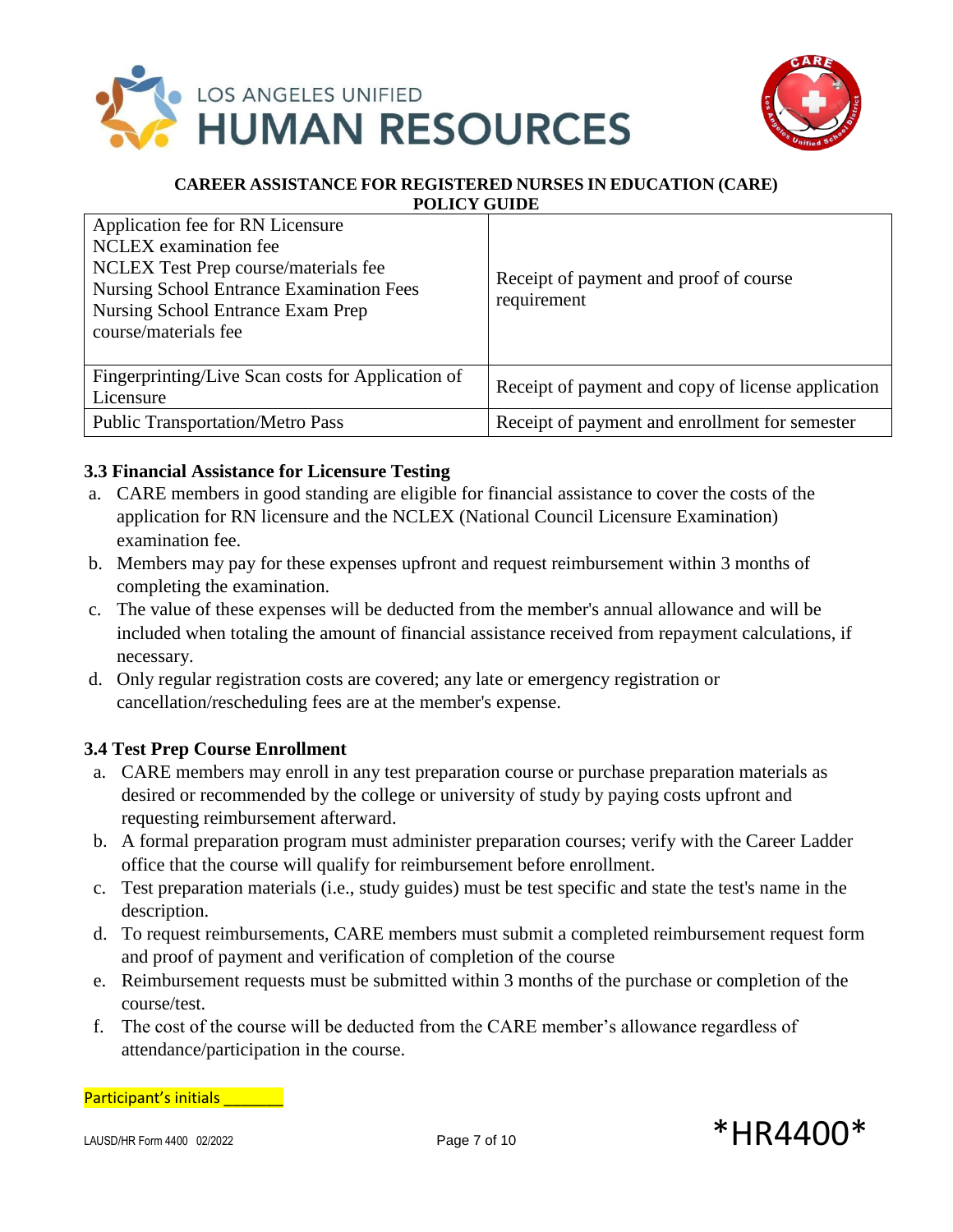



- g. It is the member's responsibility to properly withdraw or cancel participation before the start of the course with the Career Ladder office to determine if the value of the class may be "refunded" to the member's available allowance.
- h. Passage of an examination is not required for reimbursement.
- i. CARE members must be in good standing to receive financial assistance for examinations.

# **3.5 Technology Reimbursement**

- a. CARE members in good standing may request reimbursement up to \$500 annually for the purpose of purchasing technology.
- b. Technology may be hardware (CPU, laptop, printer, keyboard, camera, etc.) or software (Adobe, Microsoft Office, etc.) that is primarily used for college course work to complete academic goals as outlined in the members IMP.
- c. To request this reimbursement, members must submit a completed reimbursement request form, proof of payment, and justification of how the technology will be used to benefit/assist in the completion of a School Nurse Services Credential.

### **4. Survey of School Nurse Practice**

**School nurses strengthen and facilitate the educational process by improving and protecting the health status of children and by identification and assistance in the removal or modification of health-related barriers to learning in individual children. The major focus of school health services is the prevention of illness and disability and the early detection and correction of health problems. The school nurse is specially prepared and uniquely qualified in preventive health, health assessment, and referral procedures.** *California Education Code 49426*

- a. School nursing is a specialized practice of professional nursing that advances students' well-being, academic success, and lifelong achievement and health.
- b. Surveys of School Nurse Practice are activities designed to provide participants exposure to school nursing mandates per the CA Education Code and the scope and standards of nursing practice aligned with the Whole School, Whole Community, Whole Child model that calls for a collaborative approach to learning and health.
- c. Completing the Surveys of School Nursing Practice helps provide a more comprehensive understanding of school nursing, generate enthusiasm for the specialty, and facilitate understanding of a school nurse's practical daily experience and responsibilities. This survey will complement the myriad of experiences CARE members will have while pursuing their nursing degree.
- d. Survey experiences are for the member's growth and development, are not an evaluation of job performance, and are not intended to be used for evaluation purposes.

Participant's initials \_\_\_\_\_\_\_\_

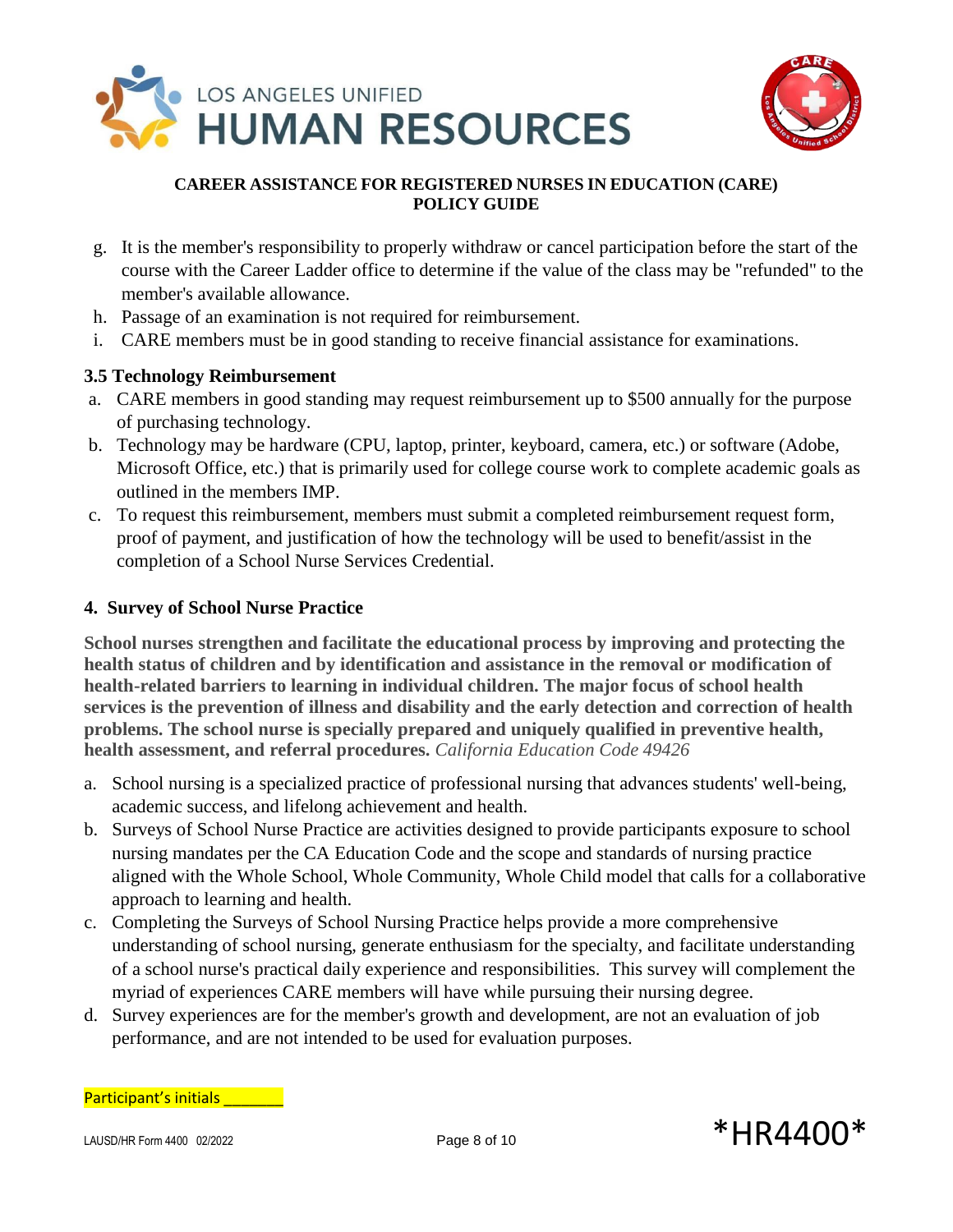



- e. There are four survey experiences, each focusing on one or more school nurse mandates or activities related to a standard of school nurse practice.
- f. Each survey will be conducted with, or based on observation, of a school-based nurse and assigned yearly by a CARE mentor.
- g. Once completed, surveys must be submitted to the CARE office for final review. Members should receive a letter of approval within two weeks (except during holidays and unassigned times).
- h. Incomplete or ineffective surveys will be returned for revisions.
- i. CARE members must complete all applicable surveys to be in good standing and receive financial assistance.

# **5. Mentoring and Hiring Assistance**

- a. CARE Mentors will meet with admitted members to create an Individualized Mentorship Plan (IMP) to become a credentialed school nurse.
- b. The IMP will create educational goals, credential benchmarks, and School Nurse Survey assignments.
- c. CARE member progress will be monitored and updated annually.
- d. CARE members, after receipt of an RN license and bachelor's degree, will receive hiring assistance in the form of individual guidance through the certificated eligibility process.
- e. CARE members must complete the certificated full-time pre-employment eligibility process to accept an offer of a full-time contracted position with the district.
- f. CARE participation is not a guarantee of eligibility and is not a guarantee or an offer of a school nurse position with LAUSD.

# **6. CARE Commitment**

- a. Upon completion of a School Nurse Services Credential, CARE members who receive reimbursement are required to serve LAUSD students as an employee with a clear School Nurse Services Credential for two full academic years.
- b. Those participants who do not meet the program's annual requirements or do not complete the commitment of work for any reason will be required to reimburse the District for all financial assistance received throughout the program.
- c. If LAUSD does not deem the CARE member eligible for employment or does not have a position to offer them, the member is not required to reimburse the District for funds received during membership in the CARE program.

Participant's initials \_\_\_\_\_\_\_